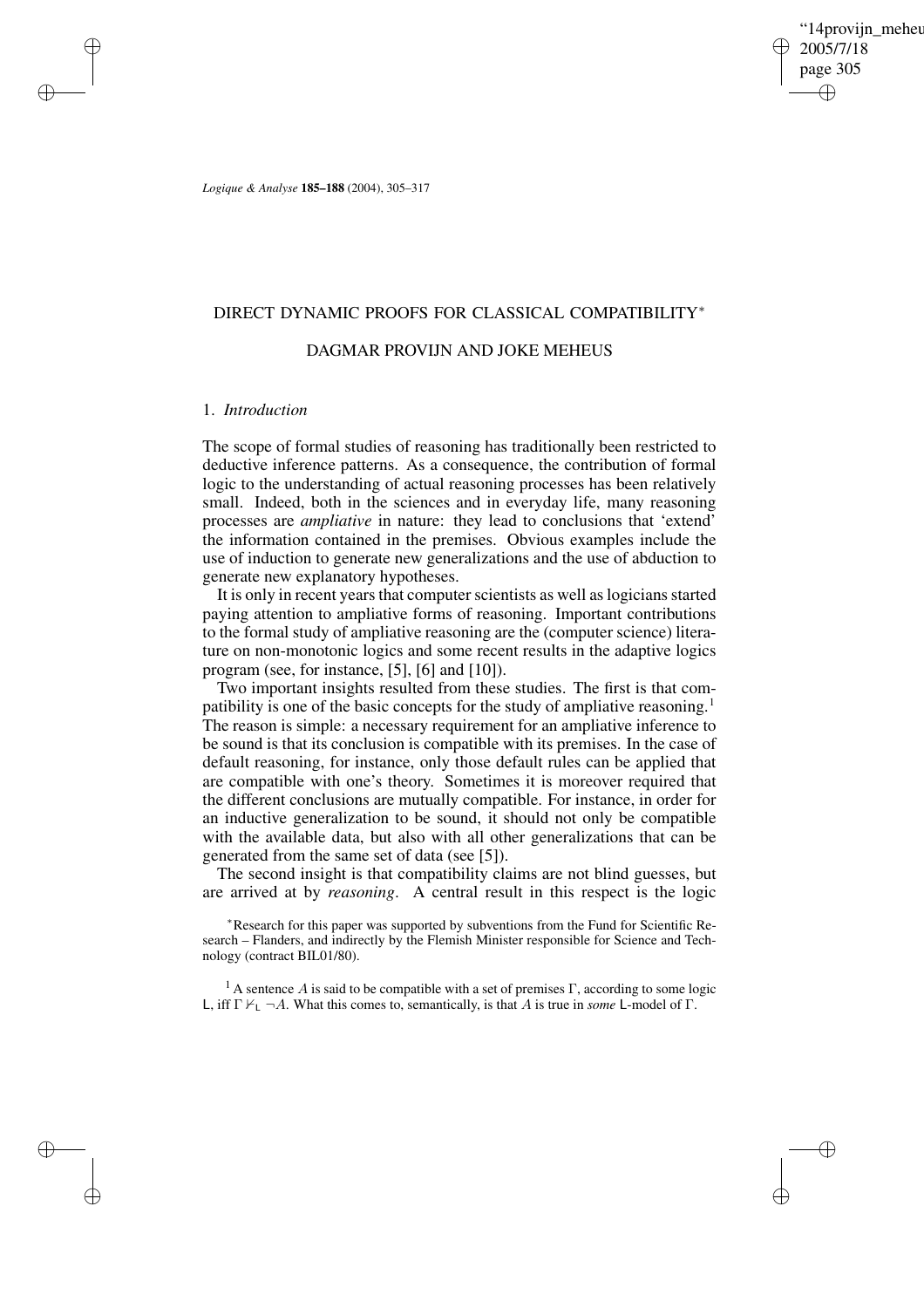'14provijn\_meheu 2005/7/18 page 306 ✐ ✐

✐

✐

#### 306 DAGMAR PROVIJN AND JOKE MEHEUS

COMPAT from [7]. This logic captures the concept of *classical compatibility*. Thus, where CL stands for Classical Logic, COMPAT leads from a set of sentences  $\Gamma$  to the set of sentences that are CL-compatible with  $\Gamma$ . If  $\Gamma$  is inconsistent, then, like CL, COMPAT leads to triviality.<sup>2</sup>

The importance of COMPAT is that it offers a *proof theory* for compatibility. It thus allows one to reason *from* a set of premises *to* the sentences that are compatible with them. A special feature of the proof theory is that it is *dynamic*. This is related to the fact that compatibility is *non-monotonic* (q is compatible with  $\{p\}$ , but not with  $\{p, \neg q\}$ ), and that, moreover, at the predicative level, there is no positive test for it. As is shown in [7], the dynamic proof theory warrants that, even for undecidable fragments, one obtains a sensible and rational estimate of which sentences are compatible with the  $\Gamma$  under consideration. It is also shown that the dynamic proof theory is sound and complete with respect to a very nice and intuitive semantics.

As all forms of ampliative reasoning are ultimately based on specific kinds of compatibility relations, it seems warranted to expect that the results from [7] are a useful basis to design proof theories for different types of ampliative reasoning.

There is, however, one proviso: in [7], the logic COMPAT is characterized in an *indirect* way. More specifically, the definition of the logic is based, on the one hand, on a modal translation of the premises and the conclusion and, on the other hand, on a modal logic (based on S5, and called COM) that allows one to make inferences from this translation. The logic COMPAT is obtained by stipulating that A is a COMPAT-consequence of  $\Gamma$  iff the modal translation of  $\hat{A}$  is a COM-consequence of the modal translation of  $\Gamma$ .

The modal translation is quite simple and intuitively appealing. Where  $\Gamma^{\square}$  stands for  $\{\square A \mid A \in \Gamma\}$ ,  $\Gamma^{\square} \vdash_{\mathsf{COM}} \Diamond A$  is taken to express that A is compatible with  $\Gamma$ , and  $\Gamma^{\square}$   $\vdash_{\mathsf{COM}} \neg \Diamond A$  that A is incompatible with  $\Gamma$ . This is motivated by the fact that A is CL-compatible with  $\Gamma$  iff A is true in some CL-model of Γ, and hence, iff A is *possible* in view of Γ. As the members of Γ are true in *all* CL-models of Γ, it is easily observed that A is true in some CL-model of  $\Gamma$  iff  $\Diamond A$  is true in some S5-model of  $\Gamma^{\Box}$ .

The advantage of this modal translation is that it leads in a very natural way to a semantics for compatibility (see the next section). The problem remains, however, that the proof theory of COM, precisely because it is formulated in

 $^{2}$  In [7], a second logic of compatibility is presented, COMPAT<sup>\*</sup>, that does not have this property. If Γ is inconsistent, then, according to COMPAT ∗ , nothing is compatible with Γ, not even the members of  $\Gamma$  themselves. In [9], it is argued, however, that both COMPAT and COMPAT<sup>\*</sup> are inadequate to handle inconsistent sets of premises. In the same paper, a logic of paraconsistent compatibility is presented that leads to the same results as COMPAT and COMPAT<sup>\*</sup> for the consistent case, but that nevertheless allows for the sensible handling of inconsistent sets.

✐

✐

✐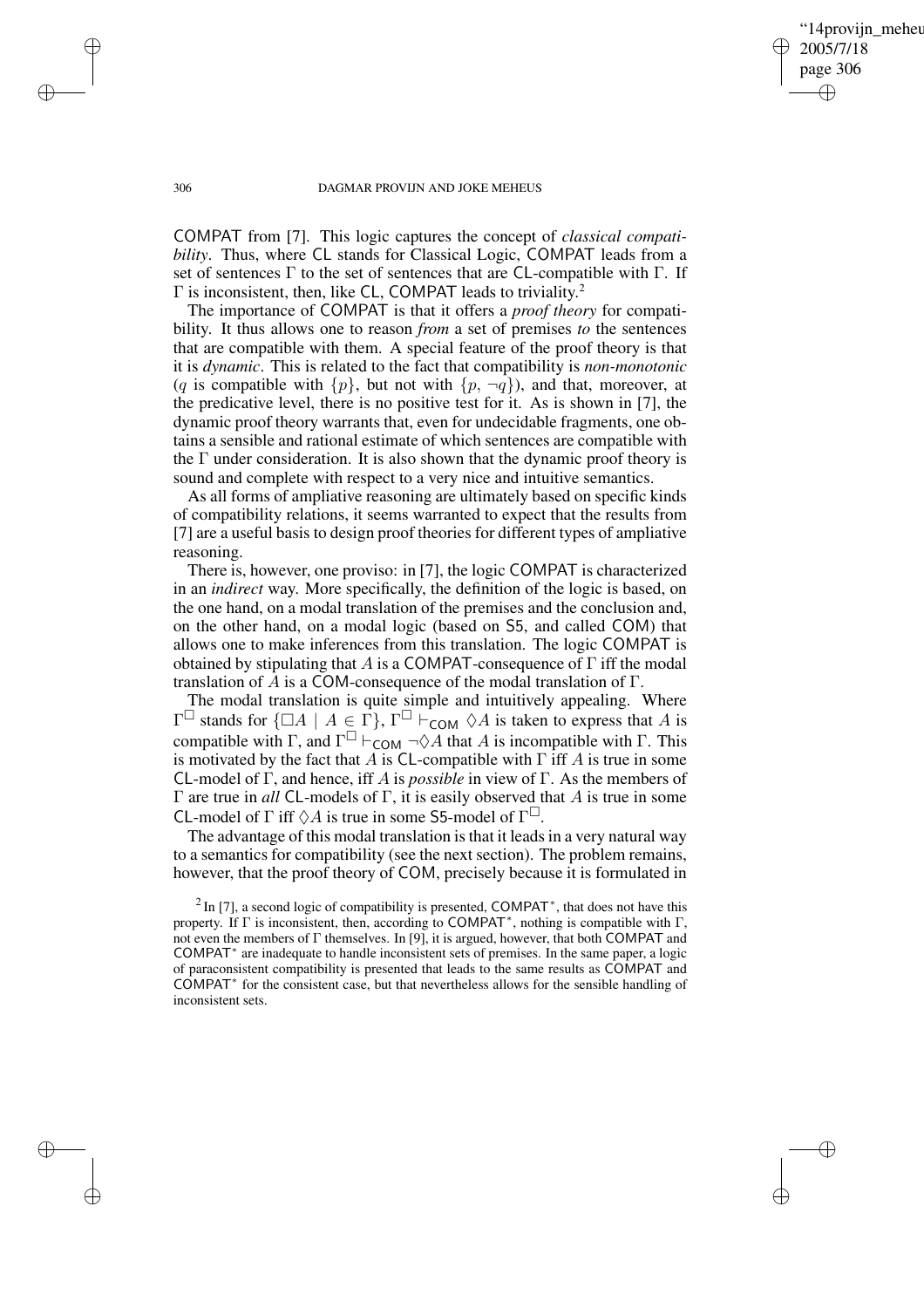modal terms, falls short to explicate actual reasoning processes that involve compatibility considerations.

The aim of this paper is to present a *direct* proof theory for COMPAT (that proceeds entirely in the language of CL) and to show that it is equivalent to the indirect proof theory from [7]. Note that our claim is not that the direct characterization of COMPAT should replace the indirect one. The logic COM remains important from a meta-theoretical point of view—it is, for instance, far from evident that it is possible to design a direct semantics for compatibility. We do claim, however, that the direct proof theory is better suited to explicate actual reasoning processes.

# 2. *The Logic* COM

✐

✐

✐

✐

In this section, we present a brief overview of the logic COM. For more details, we refer the reader to [7].

The logic COM is an adaptive logic. The first logic in this family was designed by Diderik Batens around 1980 (see [1]) and was meant to interpret inconsistent sets of premises 'as consistently as possible'. Later, the notion of an adaptive logic was generalized not only to include other types of logical abnormalities (such as negation-incompleteness) but also to include ampliative forms of reasoning—see [3] and [4] for recent introductions to the topic.

The basic idea behind adaptive logics is that they interpret sets of premises 'as normally as possible'. What this comes to is that a sentence A is supposed to behave 'normally' with respect to a set of premises Γ *unless* Γ explicitly prevents so. Depending on how 'normal' is specified, one obtains a different adaptive logic. Inconsistency-adaptive logics, for instance, interpret sets of premises as consistently as possible; ambiguity-adaptive logics interpret them as unambiguously as possible.

In the case of the logic COM, it is the incompatibility of A with  $\Gamma$  that counts as an abnormality. <sup>3</sup> Thus, the plot behind COM is to assume that a sentence A is compatible with  $\Gamma$  unless this is prevented by  $\Gamma$ —that is, unless A is incompatible with  $\Gamma$  or, what comes to the same, unless  $\Gamma^{\square} \vDash_{\mathsf{S5}} \neg \Diamond A$ .

Semantically, this is realized by making a *selection* of the S5-models of  $\Gamma^{\Box}$ . Intuitively, those S5-models of  $\Gamma^{\Box}$  are selected that verify a formula of the form  $\neg \Diamond A$  iff it is 'unavoidable' in view of  $\Gamma^{\Box}$  (that is, iff it is true in *all* S5-models of  $\Gamma^{\square}$ ). For example, some S5-models of  $\{\square p\}$  verify  $\neg \Diamond q$  and

'14provijn\_meheu

2005/7/18 page 307

✐

✐

✐

 $3$  Note that "abnormality" does not refer to some standard of deduction, say CL. It refers to presuppositions that, in a particular application context, are regarded as desirable, but that may be overruled.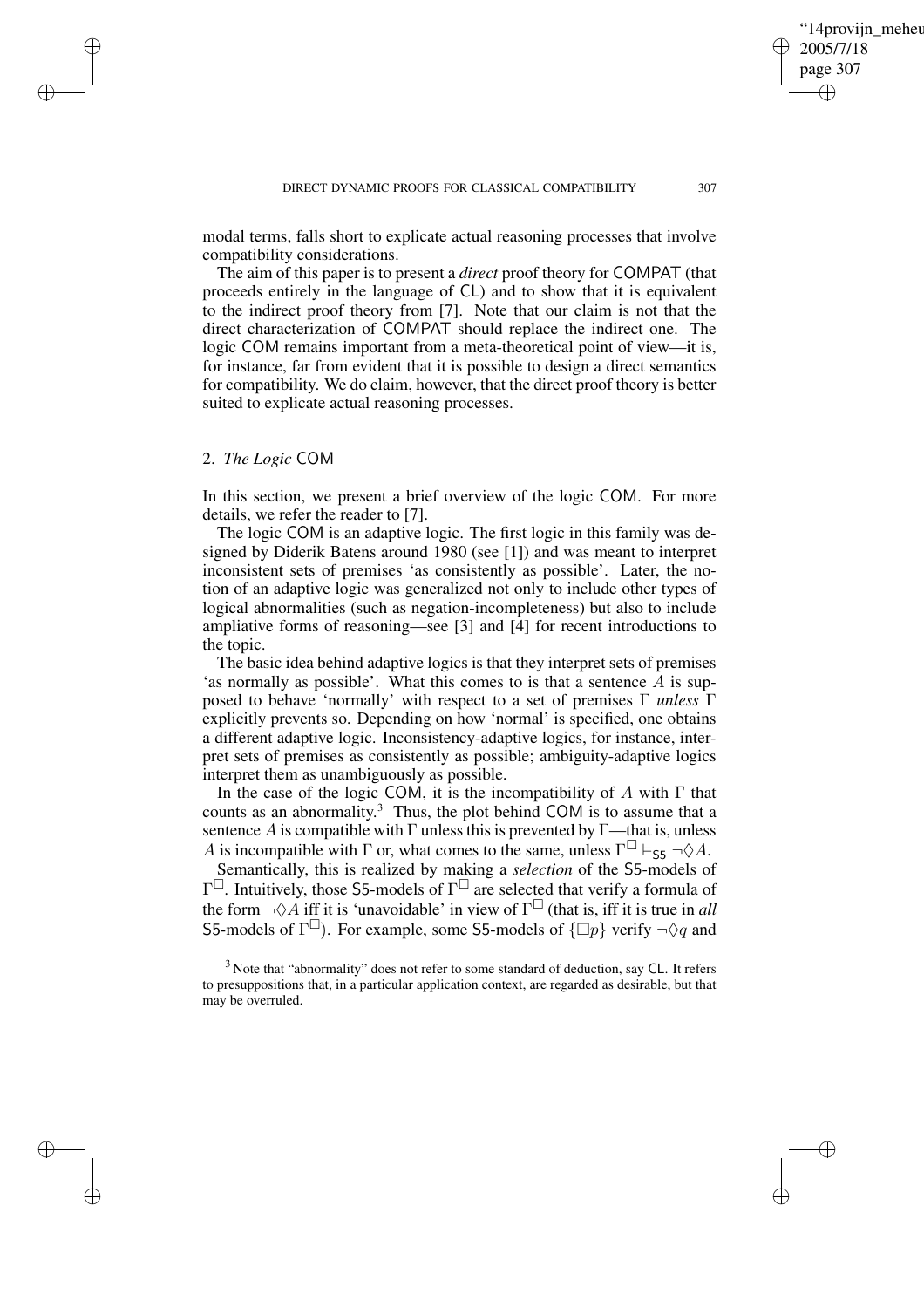*"14provijn\_meheus" 2005/7/18 page 308* ✐ ✐

✐

✐

#### 308 DAGMAR PROVIJN AND JOKE MEHEUS

others verify  $\neg \Diamond \neg q$ —this is the reason why neither  $\Diamond q$  nor  $\Diamond \neg q$  is an S5consequence of  $\{\Box p\}$ . However, as neither  $\neg \Diamond q$  nor  $\neg \Diamond \neg q$  are unavoidable in view of  $\Gamma^{\square}$ , S5-models that verify one of them, are not included in the selection. As a consequence, all selected models verify  $\Diamond q$  as well as  $\Diamond \neg q$ , which is exactly what we want.

In order to formulate the semantics of COM in a more precise way, we first need some definitions.<sup>4</sup>

Let  $\mathcal L$  be the standard language of CL (including  $\bot$ , syntactically defined by  $\perp \supseteq A$ ) and let  $\Omega$  be the set  $\{\neg \Diamond A \mid A$  is a wff of  $\mathcal{L}\}\). Henceforth,$ members of  $\Omega$  will be called "abnormalities".

The abnormalities that are *unavoidable* in view of  $\Gamma^{\Box}$  are defined as:

*Definition 1*:  $Ab(\Gamma^{\square}) = \{A \in \Omega \mid \Gamma^{\square} \models_{\mathsf{S5}} A\}.$ 

and the "abnormal part" of an S5-model  $M$  as:

*Definition* 2:  $Ab(\mathcal{M}) = \{A \in \Omega \mid \mathcal{M} \text{ verifies } A\}.$ 

For a given set of premises  $\Gamma^{\square}$ , the selection of the COM-models is now defined as follows:

*Definition 3* : An S5-model  $\cal M$  is a COM-model of  $\Gamma^\square$  iff  $Ab({\cal M})=Ab(\Gamma^\square).$ 

Definition 3 warrants that, for any  $\Gamma^{\square}$ , the selected models verify no other abnormalities than those that are unavoidable in view of  $\Gamma^{\Box}$ . Note especially that, in view of this definition, and as is usual for adaptive logics, it does not make sense to say that some S5-model is a COM-model, but only that it is a COM-model *of* some set of premises Γ .

As may be expected, the semantic consequence relation is defined with respect to the selected models:

 $D$ efinition 4:  $\Gamma^{\square} \models_{\mathsf{COM}} A$  iff all COM-models of  $\Gamma^{\square}$  verify A.

The following theorem shows the intuitive adequacy of the above definitions.<sup>5</sup> We refer to [7] for its proof:

 $4$  In [7], the actual semantics for COM is presented as well as a simplified version; we immediately give the simplified one.

<sup>5</sup> Remember that, for inconsistent sets of premises, COM leads to triviality.

✐

✐

✐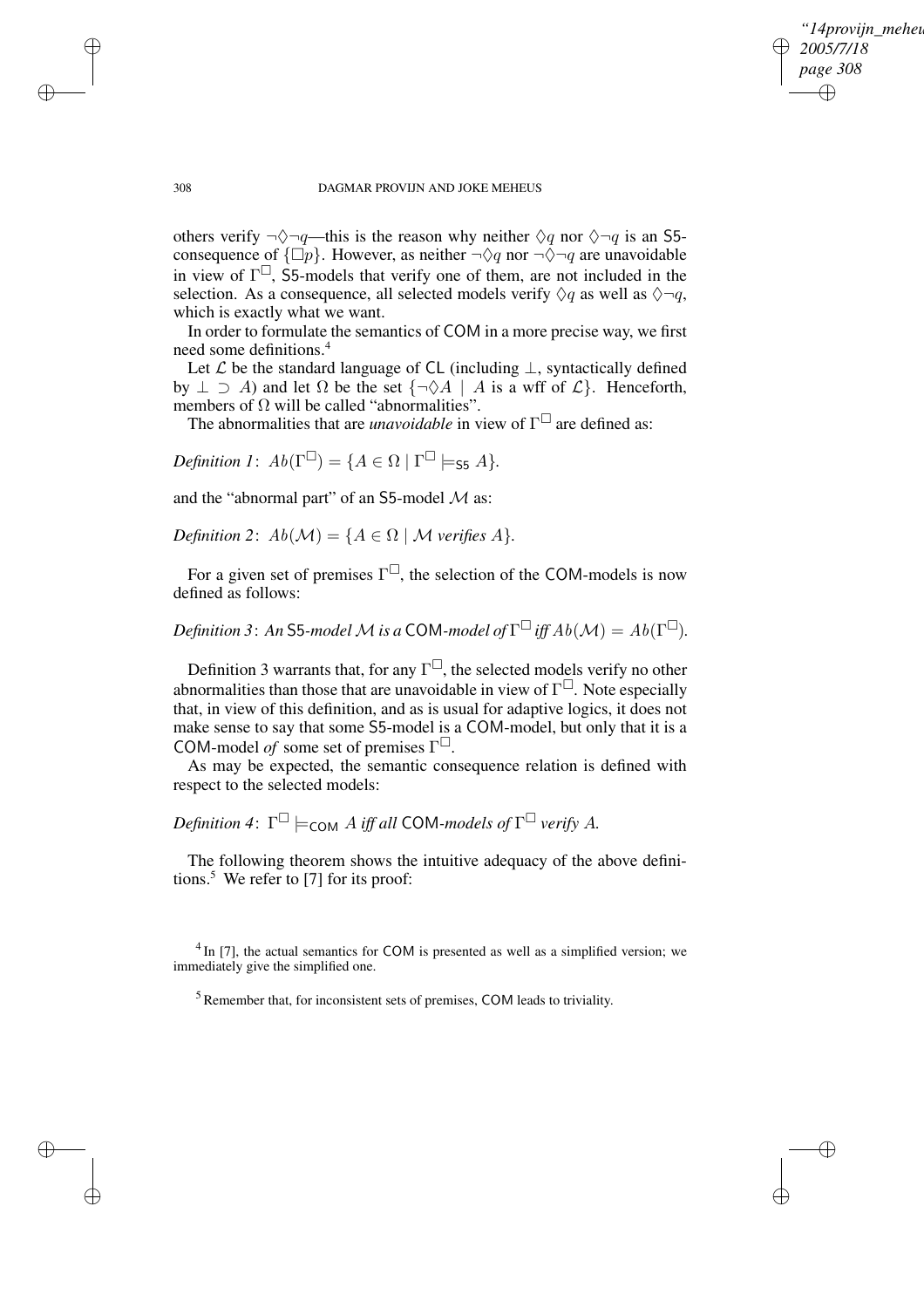✐

*Theorem 1*: *Where A is a wff of*  $\mathcal{L}$ ,  $\Gamma^{\square} \models_{\mathsf{COM}} \Diamond A$  *iff*  $\Gamma \not\models_{\mathsf{CL}} \neg A$  *or*  $\Gamma \models_{\mathsf{CL}}$ ⊥*.*

Let us now turn to the proof theory. As was mentioned above, the proof theory of COM is dynamic: formulas that, at some stage of the proof, are considered to be derived, may at a later stage be 'withdrawn'. Technically, this is realized by attaching, to each line in the proof, a 'condition' (a possibly empty set of abnormalities).

Thus, lines in a COM-proof have the following structure:

 $i \quad A \quad j_1, \ldots, j_n \quad \text{RULE} \quad \Delta$ The first four elements are as usual:  $i$  is the line number,  $A$  is the formula that is derived,  $j_1, \ldots, j_n$   $(n \ge 0)$  stand for the line numbers of the formulas from which A is derived, and the fourth element is the justification (the rule by means of which A is derived). The fifth element,  $\Delta$ , is the condition. Intuitively, this set contains the abnormalities that should not be derivable in order for A to be derivable.

The function of the condition is most easily illustrated by means of an example. Consider  $\Gamma = \{(\forall x)(Qx \supset \neg Sx), (\forall x)(Px \supset Rx), Ra \wedge Sa\}$  and suppose that we want to check whether  $(\forall x)(Rx \supset Qx)$ ,  $(\forall x)(Px \supset Qx)$ and  $(\forall x)(Sx \supset Px)$  are compatible with Γ. In COM, this comes down to checking whether  $\Diamond(\forall x)(Rx \supset Qx)$ ,  $\Diamond(\forall x)(Px \supset Qx)$  and  $\Diamond(\forall x)(Sx \supset$ Px) are COM-derivable from  $\Gamma^{\square} = {\square(\forall x)(Qx \supset \neg Sx), \square(\forall x)(Px \supset \neg Sx)}$  $Rx$ ),  $\Box (Ra \wedge Sa)$ . This may be done like this.

First, we enter the premises:

✐

✐

✐

✐

| $1 \quad \Box(\forall x)(Qx \supset \neg Sx)$ | $\sim$                   | PREM 0 |  |
|-----------------------------------------------|--------------------------|--------|--|
| 2 $\square(\forall x)(Px \supset Rx)$         | $-$                      | PREM 0 |  |
| 3 $\Box (Ra \wedge Sa)$                       | $\overline{\phantom{0}}$ | PREM 0 |  |

Note that the premises are entered on the empty condition. This is as it should be: the derivability of the premises is not dependent on the normal behaviour of any formula. If a formula A is derived on a line that has the empty set as its fifth element, then A will be said to be derived *unconditionally*.

Next, we add the following lines:

| 4 $\Diamond(\forall x)(Rx \supset Qx)$ | $-$ RC | $\{\neg \Diamond(\forall x)(Rx \supset Qx)\}\$ |
|----------------------------------------|--------|------------------------------------------------|
| 5 $\Diamond(\forall x)(Px \supset Qx)$ | $-$ RC | $\{\neg \Diamond(\forall x)(Px \supset Qx)\}\$ |
| 6 $\Diamond(\forall x)(Sx \supset Px)$ | $-$ RC | $\{\neg \Diamond(\forall x)(Sx \supset Px)\}\$ |

The rule RC is a *conditional* rule: it allows one to add  $\Diamond A$  to the proof (for any formula A of C) on the condition  $\{\neg \Diamond A\}$ . This corresponds to the assumption that  $\Diamond A$  is COM-derivable from the premises *unless*  $\neg \Diamond A$  is S5-derivable from them.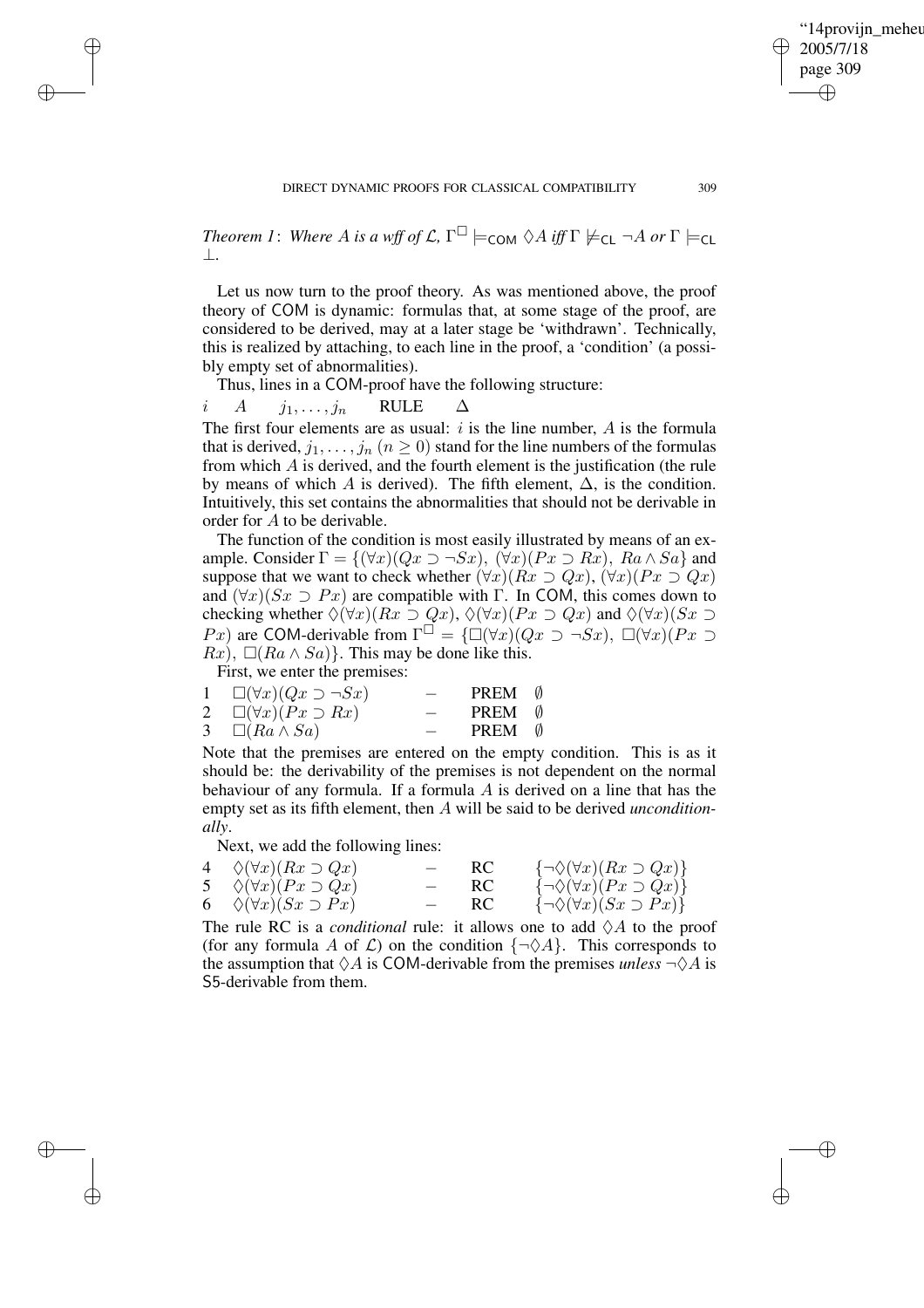✐

#### 310 DAGMAR PROVIJN AND JOKE MEHEUS

Some readers may object that the condition of line 4 is not satisfied—  $\neg \Diamond (\forall x)(Rx \supset Qx)$  *is* S5-derivable from the premises—and hence, that it should not be possible to add this line to the proof. However, as is usual for adaptive logics, it is allowed in COM-proofs that inferences are made on the basis of one's best insights in the premises (that is, on the basis of what is explicitly written down in the proof). So, as long as  $\neg \Diamond (\forall x)(Rx \supset Qx)$  has not been derived in the proof, the formula of line 4 will be considered to be derived.

Suppose now that we continue the proof as follows:

| 7 $\neg \lozenge Qa$                        | $1, 3$ RU | Ø           |
|---------------------------------------------|-----------|-------------|
| 8 $\neg \Diamond(\forall x)(Rx \supset Qx)$ | $3,7$ RU  | $\emptyset$ |

The rule RU is a generic rule that allows one to add  $B$  to the proof whenever B is S5-derivable from  $A_1, \ldots, A_n$  and  $A_1, \ldots, A_n$  occur in the proof. Note that RU is an *unconditional* rule: it does not lead to the introduction of new conditions. So, if B is derived from  $A_1, \ldots, A_n$ , the condition of the line at which  $B$  occurs is simply the union of the conditions of the lines at which  $A_1, \ldots, A_n$  occur.

At stage 8 of the proof, it has been established that the condition of line 4 is not satisfied. Hence, at this stage of the proof, the formula of line 4 should no longer be considered as derived in the proof. This will be expressed by 'marking' line 4:

| $\mathbf{1}$ | $\Box(\forall x)(Qx \supset \neg Sx)$<br>2 $\square(\forall x)(Px \supset Rx)$<br>3 $\Box (Ra \wedge Sa)$                                                                                       |            | PREM<br><b>PREM</b><br><b>PREM</b>  | Ø<br>Ø<br>Ø                                                                                                                                        |
|--------------|-------------------------------------------------------------------------------------------------------------------------------------------------------------------------------------------------|------------|-------------------------------------|----------------------------------------------------------------------------------------------------------------------------------------------------|
| 7            | 4 $\Diamond(\forall x)(Rx \supset Qx)$<br>5 $\Diamond(\forall x)(Px \supset Qx)$<br>6 $\Diamond(\forall x)(Sx \supset Px)$<br>$\neg \Diamond Qa$<br>8 $\neg \Diamond(\forall x)(Rx \supset Qx)$ | 1.3<br>3.7 | <b>RC</b><br>RC.<br>RC.<br>RU<br>RU | $\{\neg \Diamond(\forall x)(Rx \supset Qx)\}$ 8<br>$\{\neg \Diamond(\forall x)(Px \supset Qx)\}\$<br>$\{\neg \Diamond(\forall x)(Sx \supset Px)\}$ |

A formula is considered to be derived *at a stage* s of a COM-proof from  $\Gamma^{\square}$  iff it occurs on line i that, at that stage of the proof, is not marked. So, the formulas on lines 4 to 6 are all considered to be derived up to stage 7 of the proof, but the one on line 4 is no longer considered to be derived at stage 8. Note that, no matter how the proof is extended, it will not be possible to mark lines 5 and 6. This is why we say that  $\Diamond(\forall x)(Px \supset Qx)$ and  $\Diamond(\forall x)(Sx \supset Px)$ , unlike  $\Diamond(\forall x)(Rx \supset Qx)$ , are *finally derivable* from the premises (see below for the definition).

We now give the precise formulation of the proof theory for COM. Adding lines to a proof from  $\Gamma^{\square}$  is governed by the rules PREM, RU and RC:

PREM If  $A \in \Gamma^{\square}$ , then one may add to the proof a line consisting of

(i) the appropriate line number,

✐

✐

✐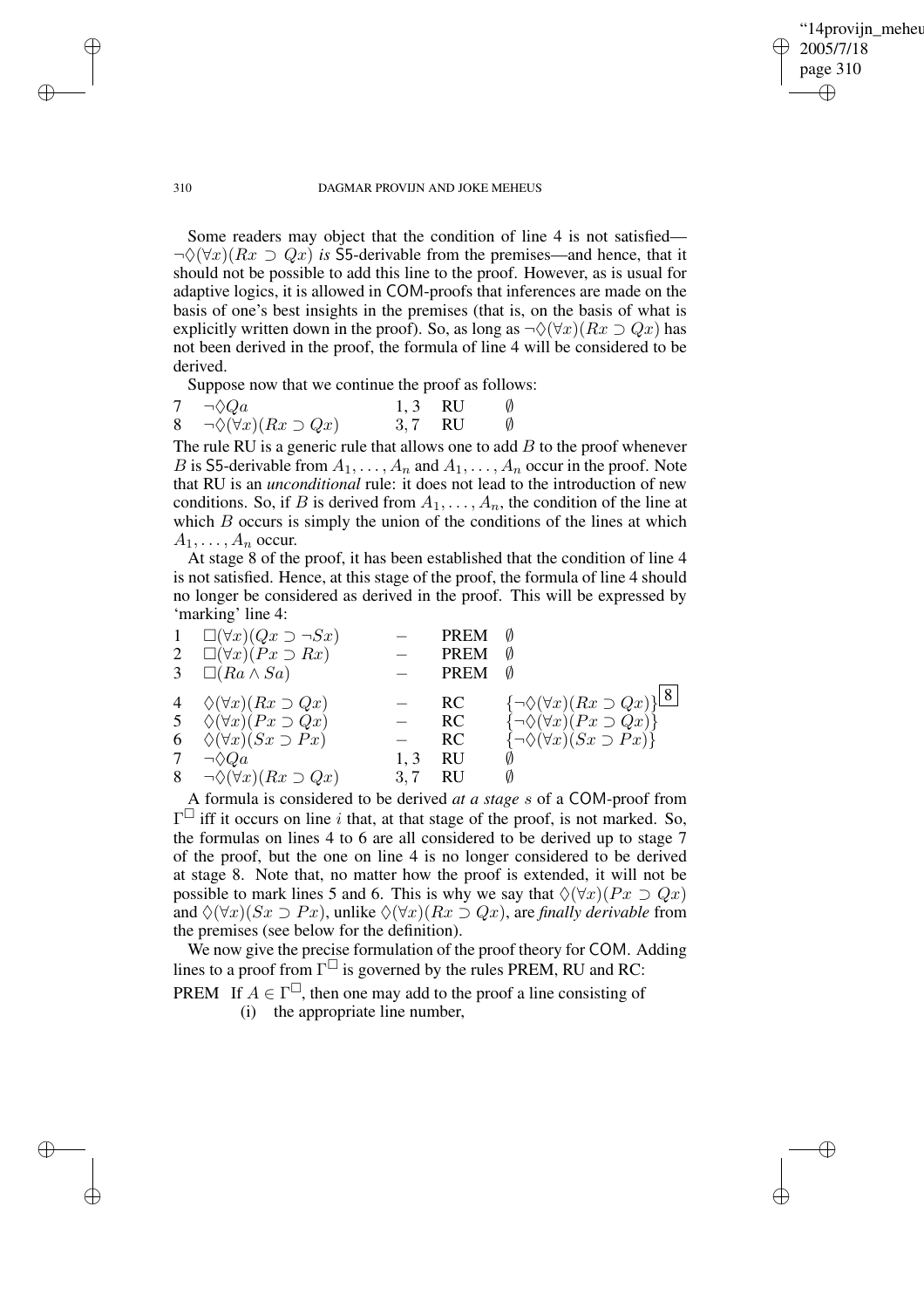*"14provijn\_meheus" 2005/7/18 page 311* ✐ ✐

✐

✐

- (ii)  $A$ ,<br>(iii) "-"
- $(iii)$
- (iv) "PREM", and
- $(v)$   $\emptyset$ .

✐

✐

✐

✐

- RU If  $A_1, \ldots, A_n \vdash_{\mathsf{S5}} B$ , and  $A_1, \ldots, A_n$   $(n \geq 0)$  occur in the proof on the conditions  $\Delta_1, \ldots, \Delta_n$  respectively, then one may add to the proof a line consisting of:
	- (i) the appropriate line number,
	- $(ii)$   $B$ ,
	- (iii) the line numbers of the  $A_i$  or "−" if  $n = 0$ ,
	- (iv) "RU", and
	- (v)  $\Delta_1 \cup ... \cup \Delta_n$ .
- RC At any point of the proof, one may, for any formula  $\overline{A}$  of  $\overline{L}$ , add to the proof a line consisting of:
	- (i) the appropriate line number,
	- (ii)  $\Diamond A$ ,
	- (iii) "−"<br>(iv) "RC
	- "RC", and
	- (v)  $\{\neg \Diamond A\}.$

The marking of lines is governed by the following definition:

*Definition 5*: *Marking for* COM*: Line* i *is marked at stage* s *of a* COM*proof from* Γ *iff, where* ∆ *is the condition of line* i*, some* A ∈ ∆ *has been* unconditionally *derived at stage* s*.*

In view of the marking definition, two notions of derivability may be defined: derivability at a stage (see above) and final derivability. The latter is defined as follows:

*Definition 6*: *A formula* A *is* finally derived *on line* i *of a* COM*-proof from* Γ *iff (i)* A *is the second element of line* i*, (ii) line* i *is not marked in the proof, and (iii) line* i *will not be marked in any extension of the proof.*

As may be expected, the consequence relation is defined with respect to final derivability:

*Definition* 7:  $\Gamma^{\square}$   $\vdash$   $_{COM}$  *A* (*A is finally derivable from*  $\Gamma^{\square}$ ) *iff A is finally derived on a line in a* COM*-proof from* Γ *.*

As is proven in [7], the semantics of COM is, in a restricted way, sound and complete with respect to its proof theory: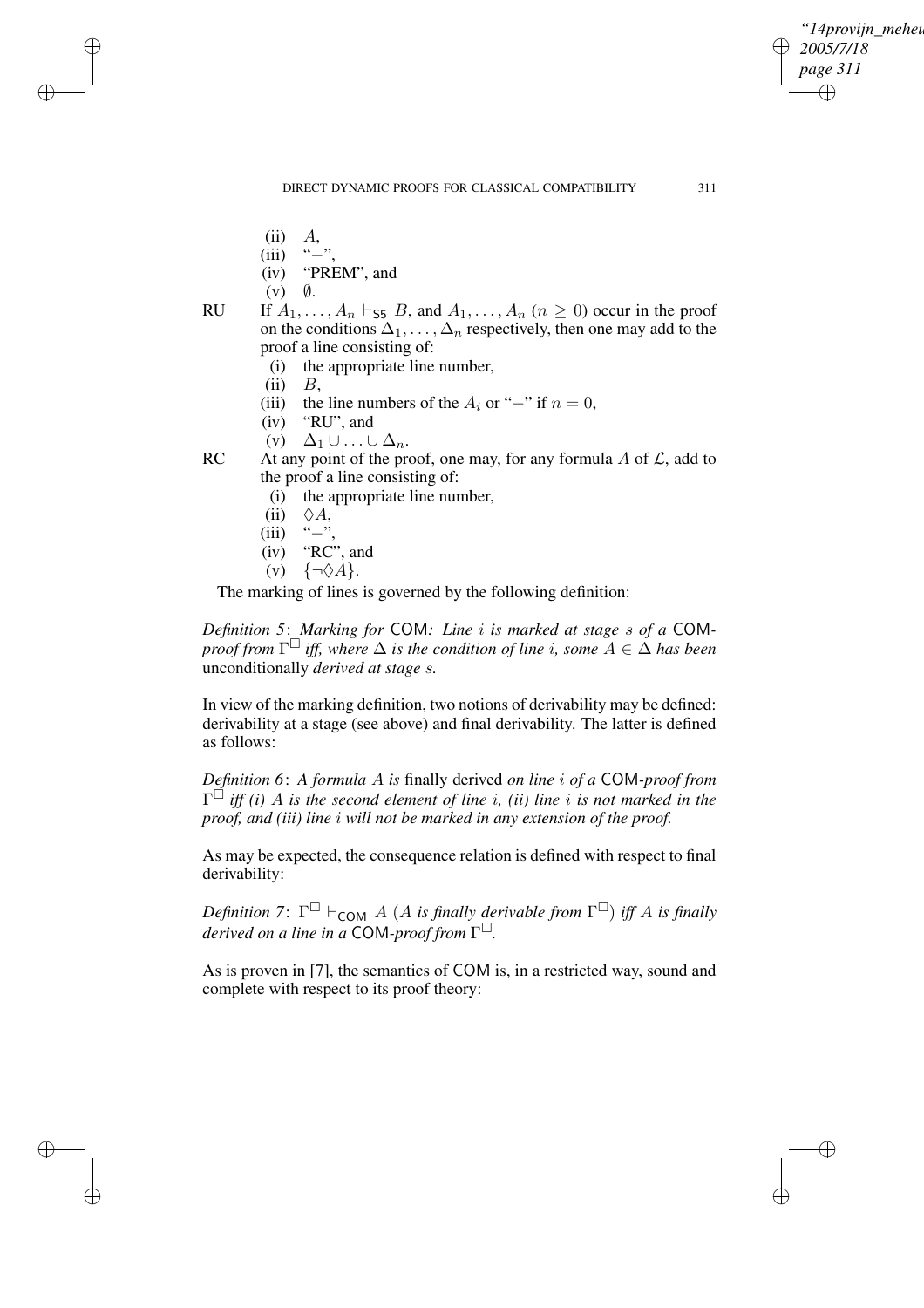"14provijn meheu 2005/7/18 page 312 ✐ ✐

✐

✐

312 DAGMAR PROVIJN AND JOKE MEHEUS

*Theorem* 2: *Where A is a wff of*  $\mathcal{L}$ ,  $\Gamma^{\square}$   $\vdash$   $_{\mathsf{COM}} \Diamond A$  *iff*  $\Gamma^{\square}$   $\models$   $_{\mathsf{COM}} \Diamond A$ .

# 3. *Direct Proofs for* COMPAT

✐

✐

✐

✐

In [7], the logic COMPAT is indirectly defined as follows:

 $Definition 8: \Gamma \vdash_{\mathsf{COMPATH}} A \text{ iff } \Gamma^{\square} \vdash_{\mathsf{COM}} \Diamond A.$ 

In view of the proof theory for COM, a direct proof theory for COMPAT can easily be obtained. It suffices to extend CL with the following conditional rule:

- RC' At any point of the proof, one may, for any formula  $\overline{A}$  of  $\overline{L}$ , add to the proof a line consisting of:
	- (i) the appropriate line number,
	- $(ii)$   $A$ ,
	- $(iii)$  "−"
	- $(iv)$  "RC"", and
	- $(v) \{ \neg A \}.$

and to formulate an appropriate marking definition.

The idea behind RC' is simple and nicely captures the intuition behind compatibility: we assume that  $A$  is compatible with the premises unless and until this assumption is proven to be false (that is, unless and until  $\neg A$  is CL-derivable). In view of the meta-proofs, we shall, however, rely on a conditional rule that is slightly more general (and from which RC' may be derived). The idea will be that, whenever a disjunction  $B \vee \bigvee(\Delta)$  is CLderivable in the proof, B may be derived on the condition  $\Delta$ .

Here are the generic rules for COMPAT-proofs:

PREM If  $A \in \Gamma$ , then one may add to the proof a line consisting of

- (i) the appropriate line number,
- $(ii)$   $A$ ,
- 
- (iii) "−"<br>(iv) "PR "PREM", and
- $(v)$   $\emptyset$ .
- RU If  $A_1, \ldots, A_n \vdash_{\mathsf{CL}} B$ , and  $A_1, \ldots, A_n$   $(n \geq 0)$  occur in the proof on the conditions  $\Delta_1, \ldots, \Delta_n$  respectively, then one may add to the proof a line consisting of:
	- (i) the appropriate line number,
	- $(ii)$   $B$ ,
	- (iii) the line numbers of the  $A_i$  or "−" if  $n = 0$ ,
	- (iv) "RU", and
	- (v)  $\Delta_1 \cup ... \cup \Delta_n$ .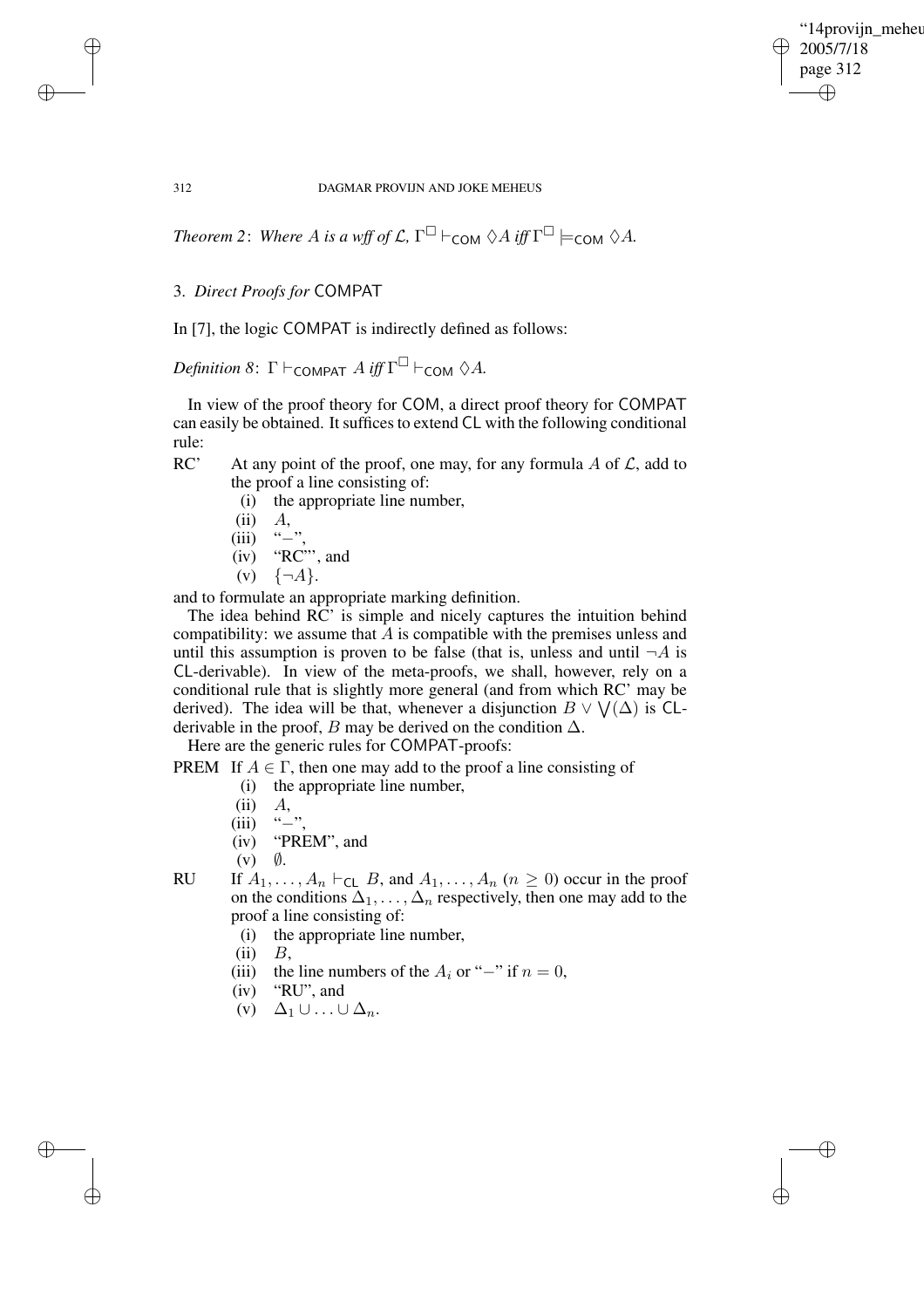*"14provijn\_meheus" 2005/7/18 page 313* ✐ ✐

✐

✐

- RC If  $A_1, \ldots, A_n \vdash_{\mathsf{CL}} B \vee \bigvee(\Delta)$ , and  $A_1, \ldots, A_n$   $(n \geq 0)$  occur in the proof on the conditions  $\Delta_1, \ldots, \Delta_n$  respectively, then one may add to the proof a line consisting of:
	- (i) the appropriate line number,
	- $(ii)$   $B$ ,

✐

✐

✐

✐

- (iii) the line numbers of the  $A_i$  or "−" if  $n = 0$ ,
- (iv) "RC", and
- (v)  $\Delta \cup \Delta_1 \cup ... \cup \Delta_n$ .

The following rules are obviously derivable and lead to proofs that are more interesting from a heuristic point of view:

- RD1 If A is derived in the proof on the condition  $\{C_1, \ldots, C_n\}$  and  $\neg A$ is derived on the condition  $\emptyset$ , then one may add to the proof a line consisting of
	- (i) the appropriate line number,
	- $(ii)$  $\bigvee \{C_1, \ldots, C_n\},\$
	- (iii) the line numbers of A and  $\neg A$ ,
	- (iv) "RD1", and
	- $(v)$   $\emptyset$ .
- RD2 If A is derived in the proof on the condition  $\{C_1, \ldots, C_n\}$  and  $\neg A$ is derived on the condition  $\{D_1, \ldots, D_m\}$ , then one may add to the proof a line consisting of
	- (i) the appropriate line number,
	- $(ii)$  $\bigvee \{C_1, \ldots, C_n\} \cup \{D_1, \ldots, D_m\},$
	- (iii) the line numbers of A and  $\neg A$ ,
	- (iv) "RD2", and
	- $(v)$   $\emptyset$ .

The marking definition for COMPAT is somewhat different from that for COM and will be illustrated in the example below:

*Definition 9*: *Marking for* COMPAT*: Line* i *is marked at a stage of a proof from*  $\Gamma$  *iff, where*  $\Delta$  *is the condition of line i,*  $\forall$ ( $\Delta$ ) *is unconditionally derived at that stage of the proof.*

As is the case for COM, a formula  $\vec{A}$  is said to be derived at a stage  $\vec{s}$  of a COMPAT-proof from  $\Gamma$  iff A is the second element of a non-marked line at stage s. Also the definitions of final derivability and of the consequence relation are analogous to those for COM:

*Definition 10*: *A formula* A *is* finally derived *on line* i *of a* COMPAT*-proof from* Γ *iff (i)* A *is the second element of line* i*, (ii) line* i *is not marked in the proof, and (iii) line* i *will not be marked in any extension of the proof.*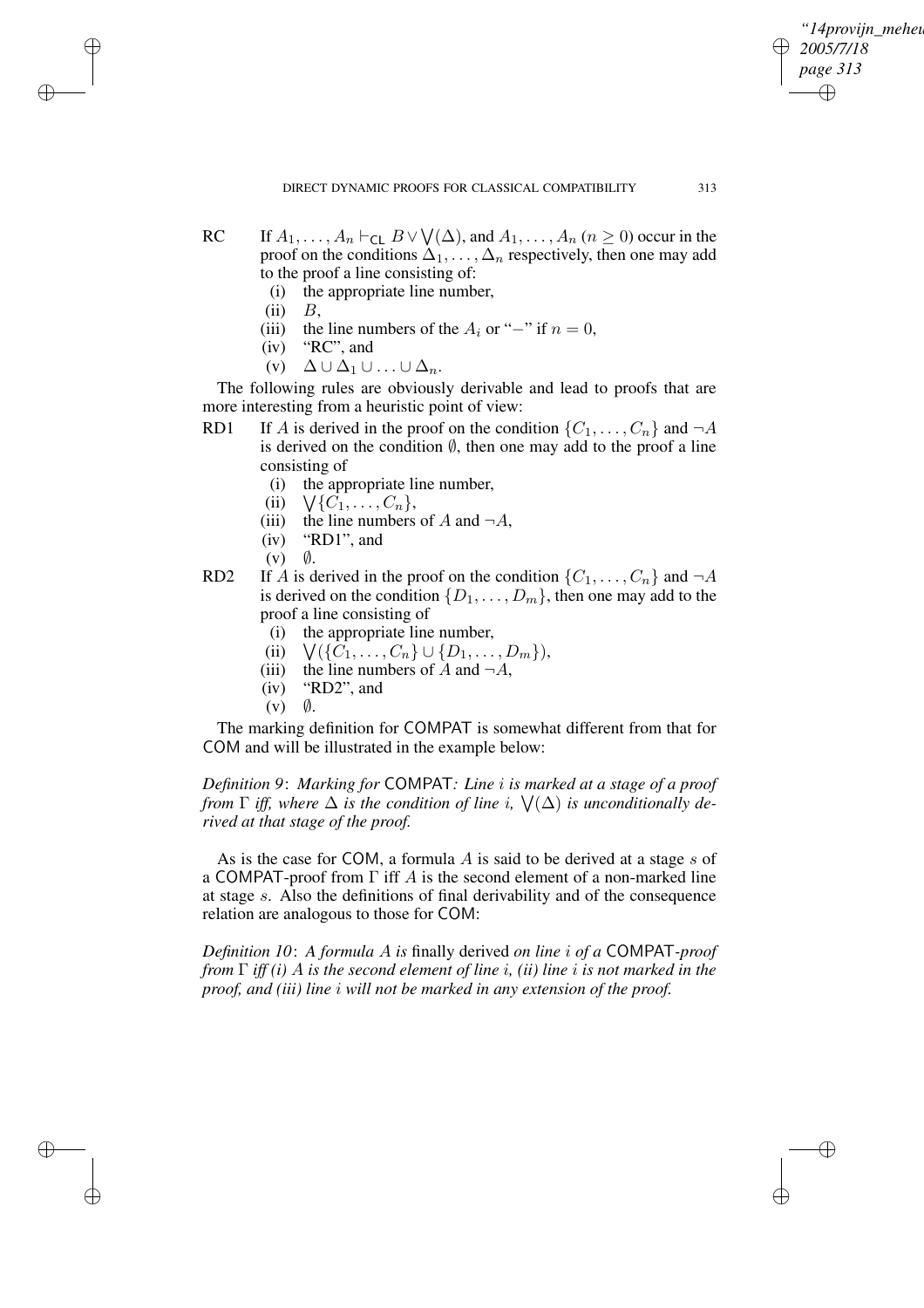✐

#### 314 DAGMAR PROVIJN AND JOKE MEHEUS

*Definition* 11:  $\Gamma \vdash_{\text{COMPATH}} A$  (A *is finally derivable from*  $\Gamma$ ) *iff* A *is finally derived on a line in a* COMPAT*-proof from* Γ*.*

Here is the direct proof for the example from the previous section:

|   | 1 $(\forall x)(Qx \supset \neg Sx)$ |     | PREM        |                                                  |
|---|-------------------------------------|-----|-------------|--------------------------------------------------|
|   | 2 $(\forall x)(Px \supset Rx)$      |     | <b>PREM</b> | Ø                                                |
| 3 | $Ra \wedge Sa$                      |     | <b>PREM</b> | Ø                                                |
|   |                                     |     |             |                                                  |
|   | 4 $(\forall x)(Rx \supset Qx)$      |     | RC          | $\bigl\{\neg(\forall x)(Rx \supset Qx)\bigr\}$ 8 |
|   | 5 $(\forall x)(Px \supset Qx)$      |     | RC          | $\{\neg(\forall x)(Px \supset Qx)\}\$            |
|   | 6 $(\forall x)(Sx \supset Px)$      |     | RC          | $\{\neg(\forall x)(Sx \supset Px)\}\$            |
| 7 | $\neg Qa$                           | 1.3 | RU          |                                                  |
|   | 8 $\neg(\forall x)(Rx \supset Qx)$  | 3,7 | RU          |                                                  |

Unlike what was the case for COM, COMPAT allows one to 'conjoin' different compatibility hypotheses. For instance, from the formulas on lines 5 and 6, one may derive:

9  $(\forall x)(Sx \supset Qx)$  5,6 RU  $\{\neg(\forall x)(Sx \supset Px), \neg(\forall x)(Px \supset Qx)\}\$ 

Thus, the proof theory for COMPAT is, in a sense, richer than that for COM. (In COM, it is not possible to derive  $\Diamond(\forall x)(Sx \supset Qx)$  from  $\Diamond(\forall x)$  $(Px \supset Qx)$  and  $\Diamond(\forall x)(Sx \supset Px)$ .) That it is not too rich is warranted by the marking definition. Suppose, for instance, that we continue the proof as follows:

10 
$$
Pa
$$
  
\n11  $(\forall x)(Px \supset \neg Sx)$   
\n12  $\neg Pa$   
\n13  $Pa \wedge \neg Pa$   
\n14  $(\forall x)(Px \supset \neg Sx)$   
\n15  $RU \{ \neg (\forall x)(Px \supset Qx) \}$   
\n16  $(\forall x)(Px \supset Qx)$   
\n17  $(\forall x)(Px \supset Qx)$   
\n18  $Pa \wedge \neg Pa$   
\n19, 12  $RU \{ \neg (\forall x)(Sx \supset Px), \neg (\forall x)(Px \supset Qx) \}$ 

Although both Pa and  $\neg Pa$  are compatible with the premises,  $Pa \wedge \neg Pa$  is obviously not, and hence, should not be finally derivable from them. However, as soon as the following line is added to the proof, lines 9 and 13 are marked:

14  $\neg(\forall x)(Sx \supset Px) \vee \neg(\forall x)(Px \supset Qx)$  10,12 RD2  $\emptyset$ 

Note that, although both  $(\forall x)(Sx \supset Px)$  and  $(\forall x)(Px \supset Qx)$  are compatible with the premises (the formulas on lines 5 and 6 are finally derived), they are not *jointly* compatible with them. This is what the formula on line 14 teaches: in view of the premises, either  $(\forall x)(Sx \supset Px)$  or  $(\forall x)(Px \supset Qx)$ must be false.

In the rest of this section, we prove that the direct proof theory for COMPAT is equivalent to the indirect one from Definition 8. For the sake of generality,  $A \vee \bigvee(\emptyset)$  will denote  $A$ .<sup>6</sup>

<sup>6</sup>The logic COMPAT is not the first adaptive logic for which a direct proof theory is designed. In [2], for instance, it is shown that the so-called Rescher-Manor consequence

✐

✐

✐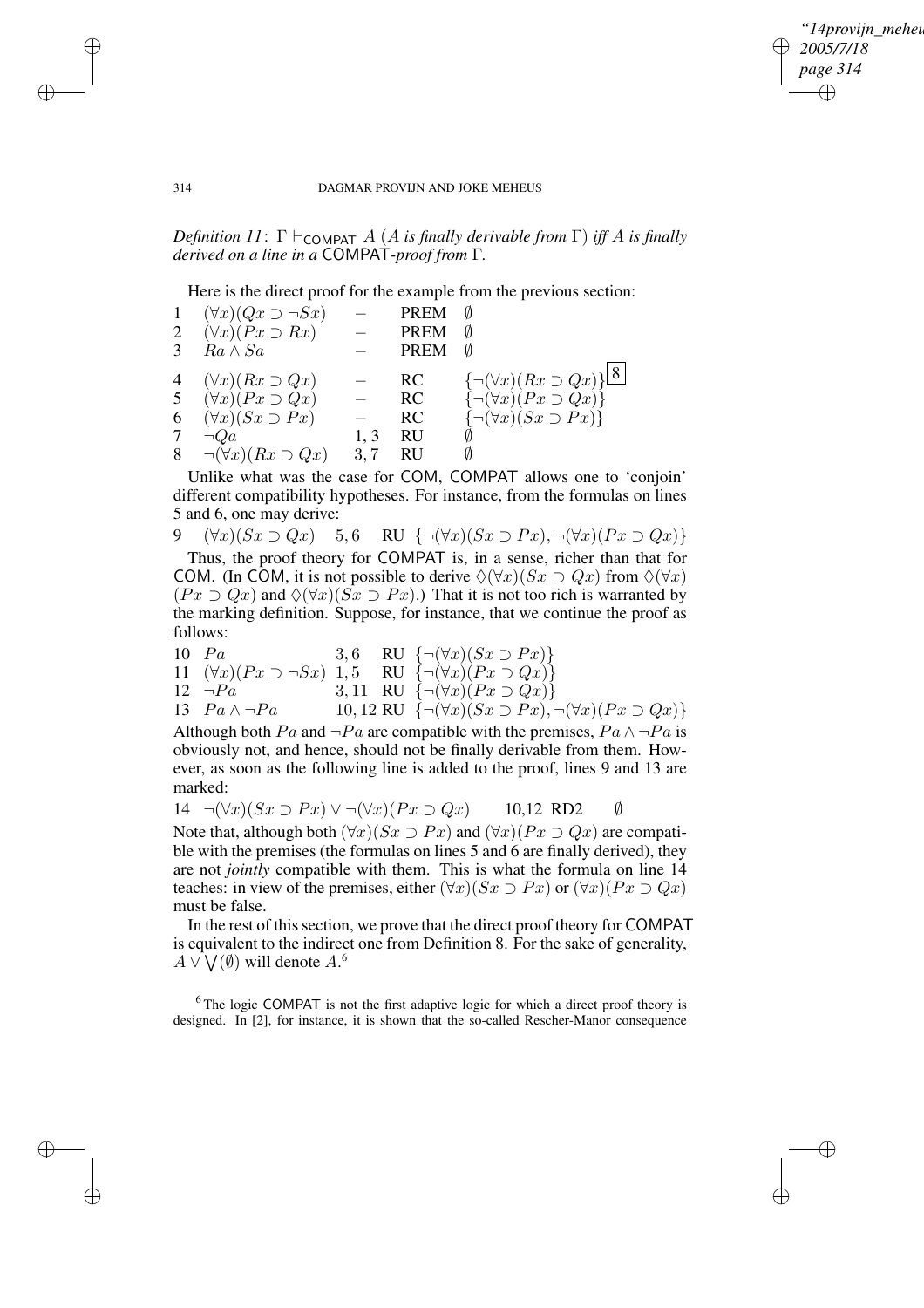*Lemma 1*: *If, in a* COMPAT*-proof from* Γ*,* A *occurs as the second element of line i and*  $\Delta$  *as its fifth element, then*  $\Gamma \vdash_{\mathsf{CL}} A \vee \bigvee (\Delta)$ *.* 

✐

✐

✐

✐

*Proof.* The proof proceeds by induction on the number of the line at which A occurs. The lemma obviously holds if  $i = 1$ , for then, in view of the generic rules,  $A \in \Gamma$  or  $\vdash_{\mathsf{CL}} A \vee \bigvee(\Delta)$ . Suppose that the lemma holds for all lines that precede i.

*Case 1*: The third element of line *i* is "−". Analogous to the case where  $i = 1$ .

*Case* 2: The third element of line *i* is not "−". Suppose that the third element of *i* is  $j_1, \ldots, j_n$  ( $n \ge 1$ ) and that  $B_1, \ldots, B_n$  are the second elements of lines  $j_1, \ldots, j_n$ . Both RU and RC warrant that  $B_1, \ldots, B_n \vdash_{\mathsf{CL}} A \lor \bigvee(\Delta)$ , and hence, that  $\vdash_{\mathsf{CL}} ((B_1 \land \ldots \land B_n) \supseteq A) \lor \bigvee(\Delta)$ . As the fifth elements of lines  $j_1, \ldots, j_n$  are subsets of  $\Delta$ , the supposition warrants that  $\Gamma \vdash_{\mathsf{CL}} B_i \vee \bigvee(\Delta)$  for every  $B_i$ , and hence, that  $\Gamma \vdash_{\mathsf{CL}} (B_1 \wedge \ldots \wedge B_n) \vee \bigvee(\Delta)$ . But then,  $\Gamma \vdash_{\mathsf{CL}} A \vee \bigvee$  $(\Delta)$ .

*Theorem* 3:  $\Gamma \vdash_{\text{COMPATH}} A$  *iff*  $\Gamma \vdash_{\text{CL}} A$  *or there is a non-empty set*  $\Delta$  *such that*  $\Gamma \vdash_{\mathsf{CL}} A \vee \bigvee(\Delta)$  *and*  $\Gamma \nvDash_{\mathsf{CL}} \bigvee(\Delta)$ .

*Proof.* The right-left direction immediately follows by inspection of the proof theory: if  $\Gamma \vdash_{\mathsf{CL}} A$ , then  $\Gamma \vdash_{\mathsf{COMPATH}} A$  in view of RU; if, for some nonempty set  $\Delta$ ,  $\Gamma \vdash_{CL} A \vee \bigvee(\Delta)$  and  $\Gamma \nvDash_{CL} \bigvee(\Delta)$ , then  $\Gamma \vdash_{COMPATH} A$  in view of RC and the marking definition.

For the left-right direction, suppose that  $\Gamma \vdash_{\mathsf{COMPATH}} A$ . In that case, A is finally derived at some line j of a COMPAT-proof from Γ. Hence, where  $\Delta$ is the fifth element of line j,  $\Gamma \vdash_{\mathsf{CL}} A \lor \bigvee(\Delta)$  in view of Lemma 1.

It only remains to be shown that, if  $\Delta$  is non-empty, then  $\Gamma \nvdash_{\text{CL}} \bigvee (\Delta)$ . Suppose that  $\Delta$  is non-empty and that  $\Gamma \vdash_{\mathsf{CL}} \bigvee(\Delta)$ . As CL is compact, there is an extension of the proof in which  $\bigvee(\Delta)$  occurs unconditionally. But then, line  $j$  is marked in that extension, and will remain marked in any further extension. This contradicts that A is finally derived at line j.  $\Box$ 

*Theorem* 4:  $\Gamma \vdash_{\text{COMPATH}} A$  *iff*  $\Gamma \not\vdash_{\text{CL}} \neg A$  *or*  $\Gamma \vdash_{\text{CL}} \bot$ .

relations (the Free, Strong, Argued, C-based and Weak consequence relations) can be characterized by means of specific inconsistency-adaptive logics (which incorporate a paraconsistent negation as well as the classical one). The direct proof theories, that proceed entirely in the language of CL, can be found in [8]. An important difference with the present case is that the equivalence proof for COMPAT does not require that a correspondence is established between the indirect proofs and the direct ones.

"14provijn meheu

2005/7/18 page 315

✐

✐

✐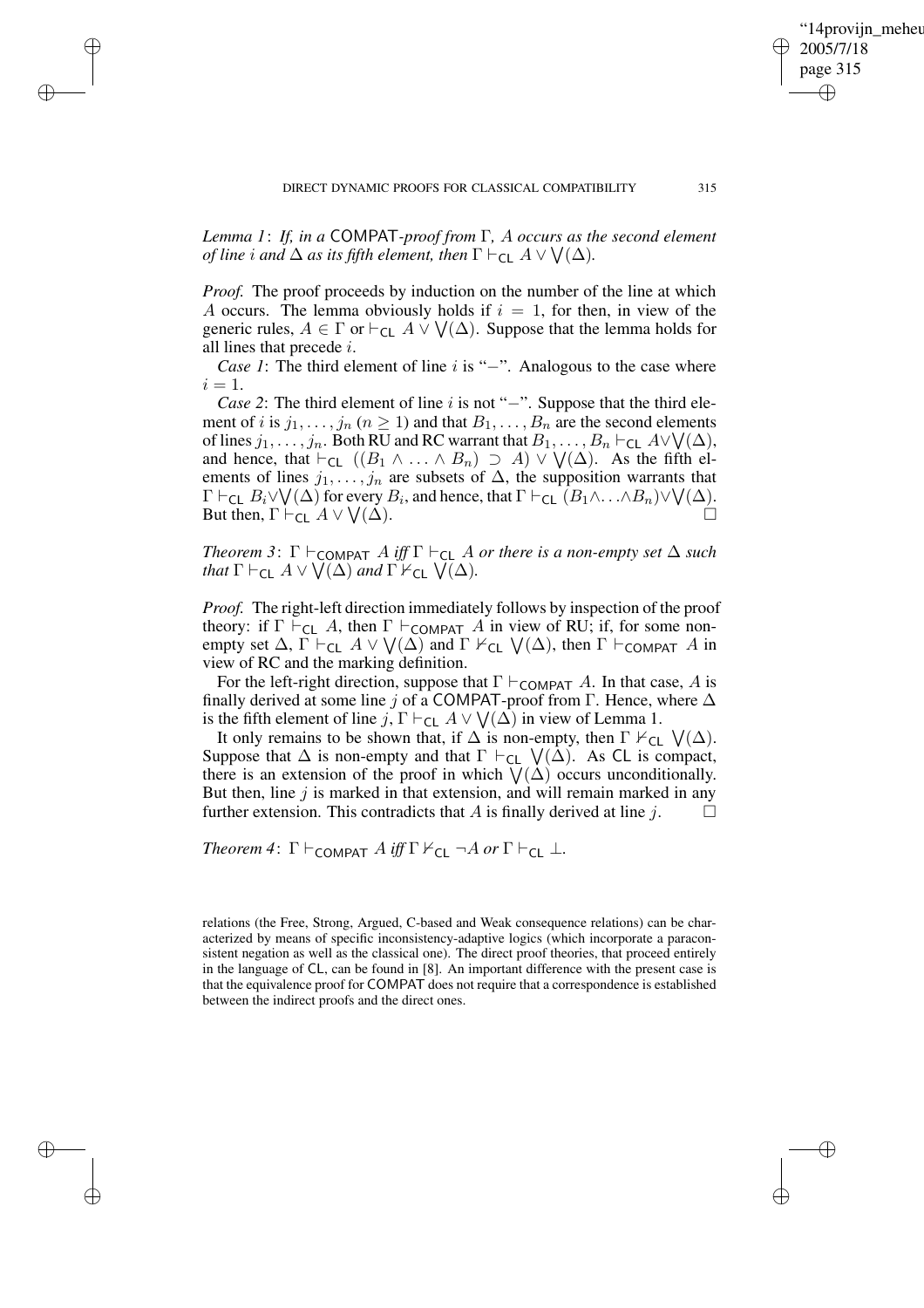✐

#### 316 DAGMAR PROVIJN AND JOKE MEHEUS

*Proof.* For the left-right direction, suppose that  $\Gamma \vdash_{\text{COMPATH}} A$ . Suppose further that  $\Gamma \vdash_{CL} \neg A$  and that  $\Gamma \nvdash_{CL} \bot$ . It follows, in view of Theorem 3, that (i)  $\Gamma \vdash_{\mathsf{CL}} A$  or (ii) that, for some non-empty set  $\Delta$ ,  $\Gamma \vdash_{\mathsf{CL}} A \vee \bigvee(\Delta)$ and  $\Gamma \nvDash_{CL} \overline{V}(\Delta)$ . However, both (i) and (ii) are impossible in view of the supposition.

For the right-left direction, suppose first that  $\Gamma \nvdash_{\text{CL}} \neg A$ . It follows, in view of  $\vdash_{\mathsf{CL}} A \lor \neg A$ , RC and the marking definition, that A is finally derived at some line in a COMPAT-proof from Γ, and hence, that  $\Gamma \vdash_{\text{COMPATH}} A$ . The case where  $\Gamma \vdash_{CL} \bot$  is obvious in view of RU.

Theorem 5: 
$$
\Gamma \vdash_{\text{COMPATH}} A
$$
 iff  $\Gamma^{\square} \vdash_{\text{COM}} \Diamond A$ .

*Proof.* Immediate in view of Theorem 1, Theorem 2, the Completeness of CL and Theorem 4.

# 4. *In Conclusion*

In this paper, we presented a direct proof theory for classical compatibility and showed that it is equivalent to the indirect one from [7]. Important open problems concern the design of a direct proof theory for paraconsistent compatibility (as studied in [9]) and the formulation of proof theories for other forms of ampliative reasoning. Given the central role that compatibility plays in ampliative reasoning, the results from the present paper should constitute a good point of departure for this.

> Centre for Logic and Philosophy of Science Ghent University, Belgium E-mail: Dagmar.Provijn@UGent.be Joke.Meheus@UGent.be

# **REFERENCES**

- [1] Diderik Batens. Dynamic dialectical logics. In Graham Priest, Richard Routley, and Jean Norman, editors, *Paraconsistent Logic. Essays on the Inconsistent*, pages 187–217. Philosophia Verlag, München, 1989.
- [2] Diderik Batens. Towards the unification of inconsistency handling mechanisms. *Logic and Logical Philosophy*, 8:5–31, 2000. Appeared 2002.
- [3] Diderik Batens. A general characterization of adaptive logics. *Logique et Analyse*, 173-174-175:45–68, 2001. Appeared 2003.

✐

✐

✐